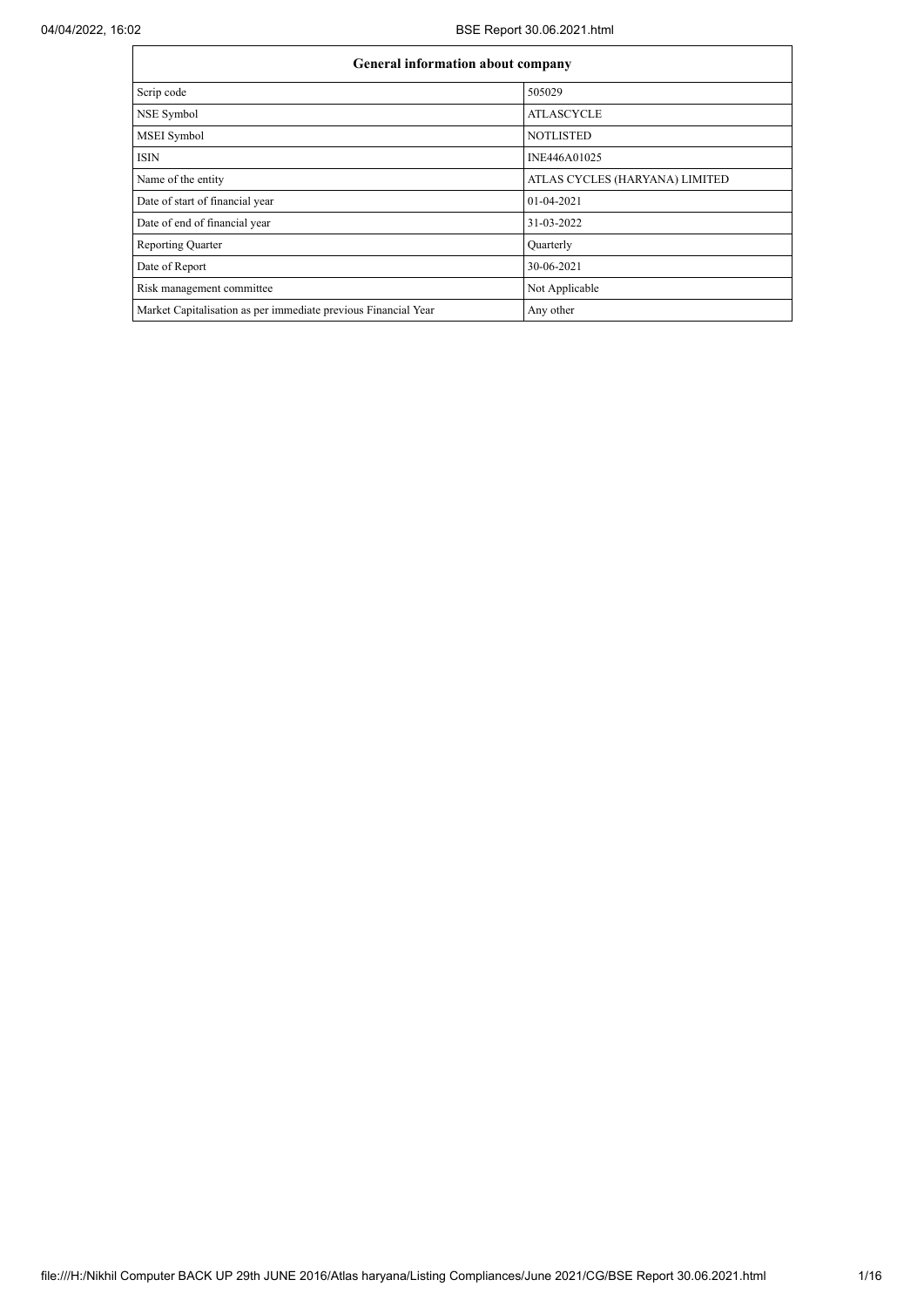## **Annexure I**

## **Annexure I to be submitted by listed entity on quarterly basis**

## **I. Composition of Board of Directors**

## Disclosure of notes on composition of board of directors explanatory Textual Information(1)

|                         |            |            |                                                       |                            |                                 |                          |                                                                                                      |                                             | Wether the listed entity has a Regular Chairperson No |                            |                      |                                            |                                                                                                                                                |                                                                                                                                                                   |                                                                                                                                                                          |                                                                                                                                                                                                         |
|-------------------------|------------|------------|-------------------------------------------------------|----------------------------|---------------------------------|--------------------------|------------------------------------------------------------------------------------------------------|---------------------------------------------|-------------------------------------------------------|----------------------------|----------------------|--------------------------------------------|------------------------------------------------------------------------------------------------------------------------------------------------|-------------------------------------------------------------------------------------------------------------------------------------------------------------------|--------------------------------------------------------------------------------------------------------------------------------------------------------------------------|---------------------------------------------------------------------------------------------------------------------------------------------------------------------------------------------------------|
|                         |            |            |                                                       |                            |                                 |                          |                                                                                                      |                                             | Whether Chairperson is related to MD or CEO No        |                            |                      |                                            |                                                                                                                                                |                                                                                                                                                                   |                                                                                                                                                                          |                                                                                                                                                                                                         |
| $\sim$<br>$\mathcal{F}$ | PAN        | <b>DIN</b> | Category 1<br>of directors                            | Category 2<br>of directors | Category  <br>3 of<br>directors | Date<br>of<br>Birth      | Whether<br>special<br>resolution<br>passed?<br>[Refer Reg.<br>$17(1A)$ of<br>Listing<br>Regulations] | Date of<br>passing<br>special<br>resolution | <b>Initial Date</b><br>of<br>appointment              | Date of Re-<br>appointment | Date of<br>cessation | Tenure<br>of<br>director<br>(in<br>months) | No of<br>Directorship<br>in listed<br>entities<br>including<br>this listed<br>entity (Refer<br>Regulation<br>17A of<br>Listing<br>Regulations) | No of<br>Independent<br>Directorship<br>in listed<br>entities<br>including<br>this listed<br>entity (Refer<br>Regulation<br>$17A(1)$ of<br>Listing<br>Regulations | Number of<br>memberships<br>in Audit/<br>Stakeholder<br>Committee(s)<br>including this<br>listed entity<br>(Refer<br>Regulation<br>$26(1)$ of<br>Listing<br>Regulations) | No of post of<br>Chairperson<br>in Audit/<br>Stakeholder<br>Committee<br>held in listed<br>entities<br>including this<br>listed entity<br>(Refer<br>Regulation<br>$26(1)$ of<br>Listing<br>Regulations) |
| $\mathbf I$             | AAKPR4679N | 06789287   | Non-<br>Executive -<br>Independent<br>Director        | Chairperson                |                                 | $26 -$<br>$05 -$<br>1957 | Yes                                                                                                  | $13 - 12 -$<br>2019                         | 30-12-2014                                            | 13-12-2019                 |                      | 60                                         |                                                                                                                                                |                                                                                                                                                                   | $\overline{2}$                                                                                                                                                           |                                                                                                                                                                                                         |
| г                       | AMQPS9270C | 00015689   | Non-<br>Executive -<br>Independent<br>Director        | Not<br>Applicable          |                                 | $26 -$<br>$01 -$<br>1956 | Yes                                                                                                  | $13 - 12 -$<br>2019                         | 30-12-2014                                            | 13-12-2019                 |                      | 60                                         | $\overline{2}$                                                                                                                                 |                                                                                                                                                                   | $\overline{2}$                                                                                                                                                           |                                                                                                                                                                                                         |
|                         | ALUPS3752Q | 07837529   | Non-<br>Executive -<br>Independent<br>Director        | Not<br>Applicable          |                                 | $17 -$<br>$09 -$<br>1957 | Yes                                                                                                  | $13 - 12 -$<br>2019                         | 28-09-2017                                            | 13-12-2019                 |                      | 60                                         | $\overline{2}$                                                                                                                                 | 2                                                                                                                                                                 | $\overline{2}$                                                                                                                                                           | $\Omega$                                                                                                                                                                                                |
| N                       | AFZPJ3803Q | 06843644   | Non-<br>Executive -<br>Non<br>Independent<br>Director | Not<br>Applicable          |                                 | $09 -$<br>$05 -$<br>1985 | NA                                                                                                   |                                             | 12-02-2021                                            |                            |                      |                                            | $\overline{\phantom{a}}$                                                                                                                       | $\overline{2}$                                                                                                                                                    | $\Omega$                                                                                                                                                                 | $\mathbf{0}$                                                                                                                                                                                            |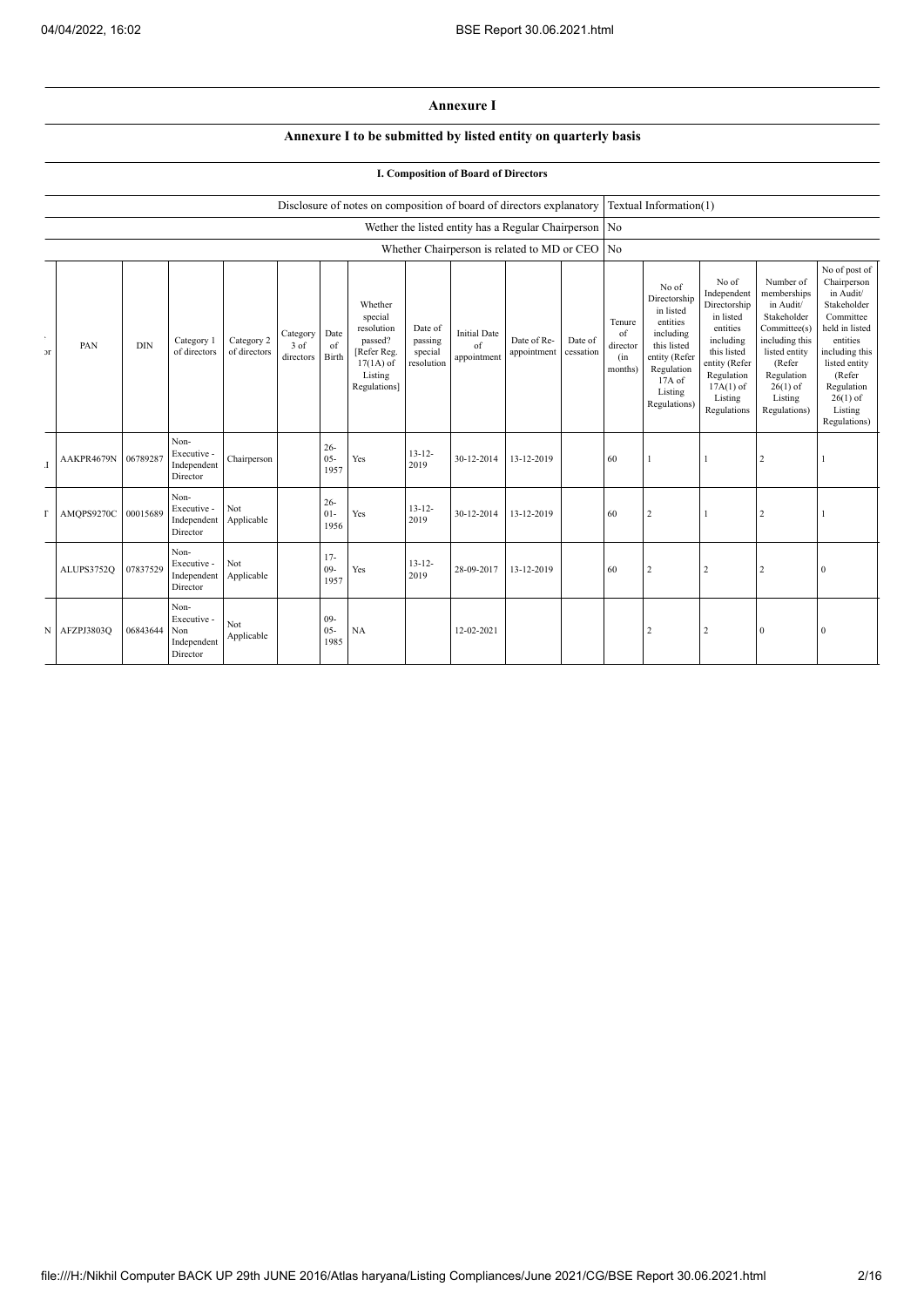|                        | <b>Text Block</b>                                                                                                                                                  |
|------------------------|--------------------------------------------------------------------------------------------------------------------------------------------------------------------|
| Textual Information(1) | 1. This is to inform you that the Company does not have any regular chairperson. Mr. Kartik Roop Rai<br>was the Chairman of last Board Meeting held on 01.04.2021. |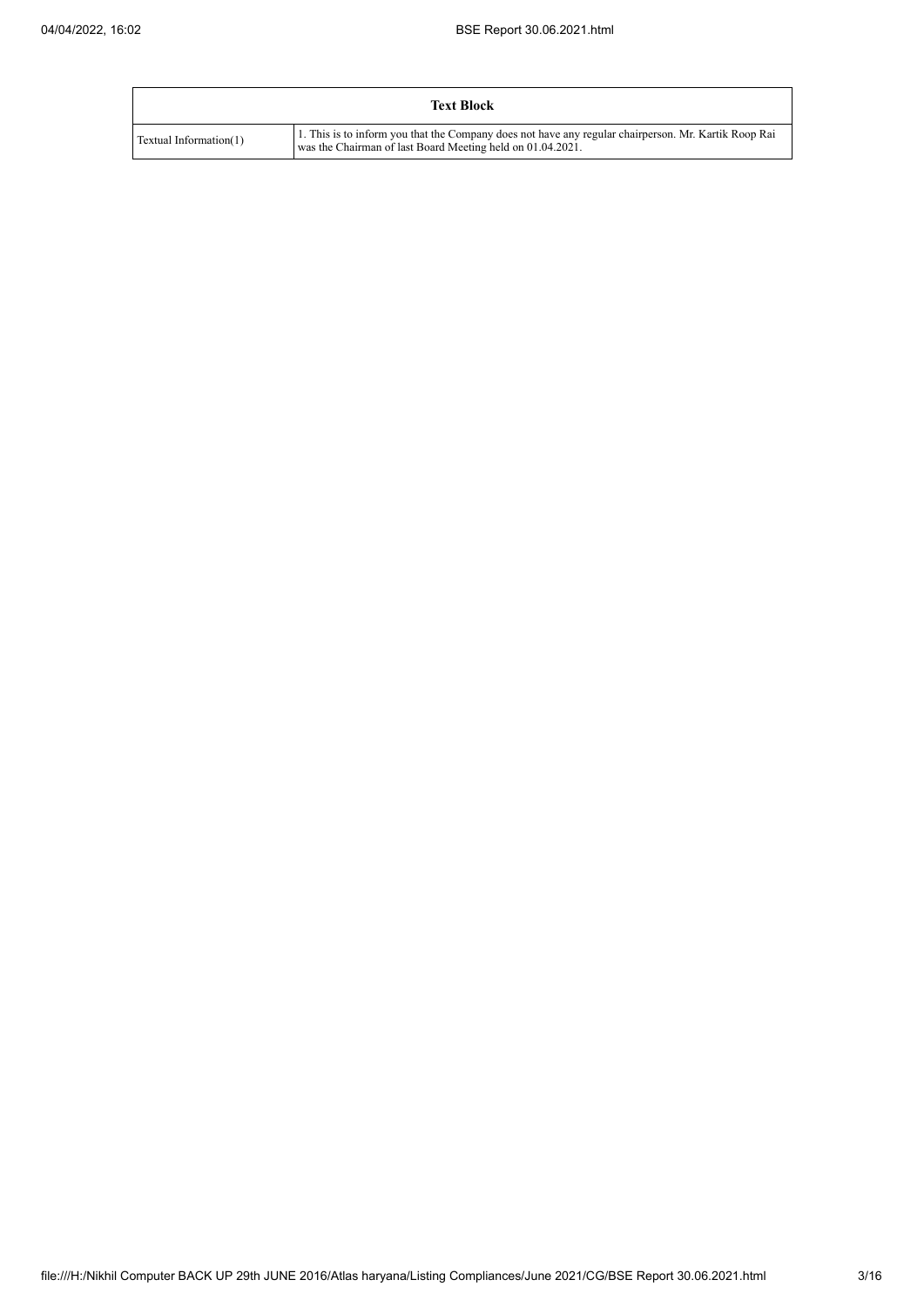|           | <b>Audit Committee Details</b> |                                                             |                                         |                            |                        |                      |         |
|-----------|--------------------------------|-------------------------------------------------------------|-----------------------------------------|----------------------------|------------------------|----------------------|---------|
|           |                                | Whether the Audit Committee has a Regular Chairperson   Yes |                                         |                            |                        |                      |         |
| <b>Sr</b> | <b>DIN</b><br>Number           | Name of Committee<br>members                                | Category 1 of directors                 | Category 2 of<br>directors | Date of<br>Appointment | Date of<br>Cessation | Remarks |
|           | 06789287                       | <b>KARTIK ROOP RAI</b>                                      | Non-Executive - Independent<br>Director | Chairperson                | 30-12-2014             |                      |         |
|           | 00015689                       | <b>SANJIV KAVALJIT</b><br><b>SINGH</b>                      | Non-Executive - Independent<br>Director | Member                     | 30-12-2014             |                      |         |
|           | 07837529                       | <b>SADHNA SYAL</b>                                          | Non-Executive - Independent<br>Director | Member                     | 04-09-2020             |                      |         |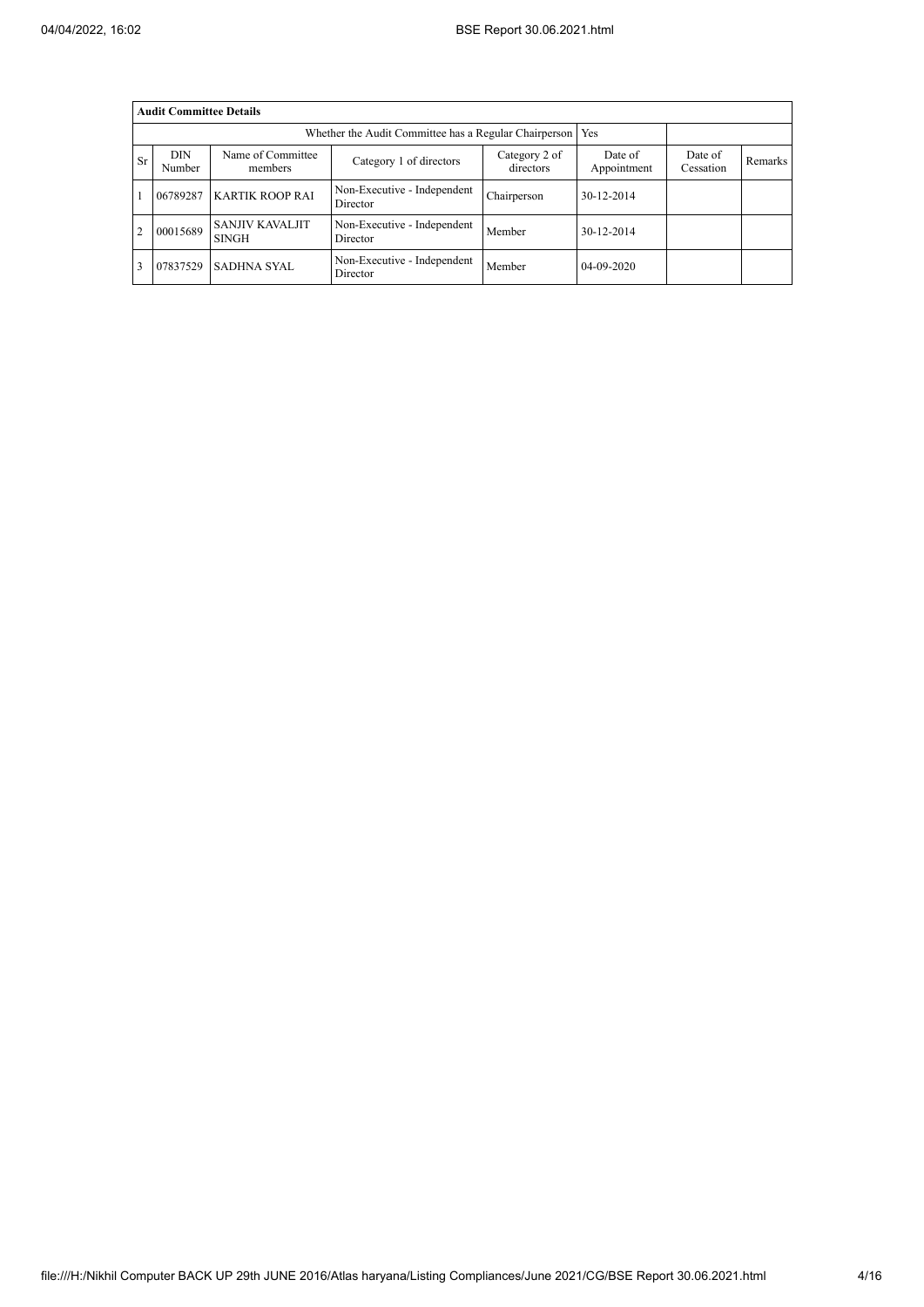|           | Nomination and remuneration committee |                                                                                   |                                         |                            |                        |                      |         |  |  |  |  |  |
|-----------|---------------------------------------|-----------------------------------------------------------------------------------|-----------------------------------------|----------------------------|------------------------|----------------------|---------|--|--|--|--|--|
|           |                                       | Whether the Nomination and remuneration committee has a Regular Chairperson   Yes |                                         |                            |                        |                      |         |  |  |  |  |  |
| <b>Sr</b> | <b>DIN</b><br>Number                  | Name of Committee<br>members                                                      | Category 1 of directors                 | Category 2 of<br>directors | Date of<br>Appointment | Date of<br>Cessation | Remarks |  |  |  |  |  |
|           | 06789287                              | <b>KARTIK ROOP RAI</b>                                                            | Non-Executive - Independent<br>Director | Member                     | 30-12-2014             |                      |         |  |  |  |  |  |
| 2         | 00015689                              | <b>SANJIV KAVALJIT</b><br><b>SINGH</b>                                            | Non-Executive - Independent<br>Director | Chairperson                | 30-12-2014             |                      |         |  |  |  |  |  |
| 3         | 07837529                              | <b>SADHNA SYAL</b>                                                                | Non-Executive - Independent<br>Director | Member                     | 04-09-2020             |                      |         |  |  |  |  |  |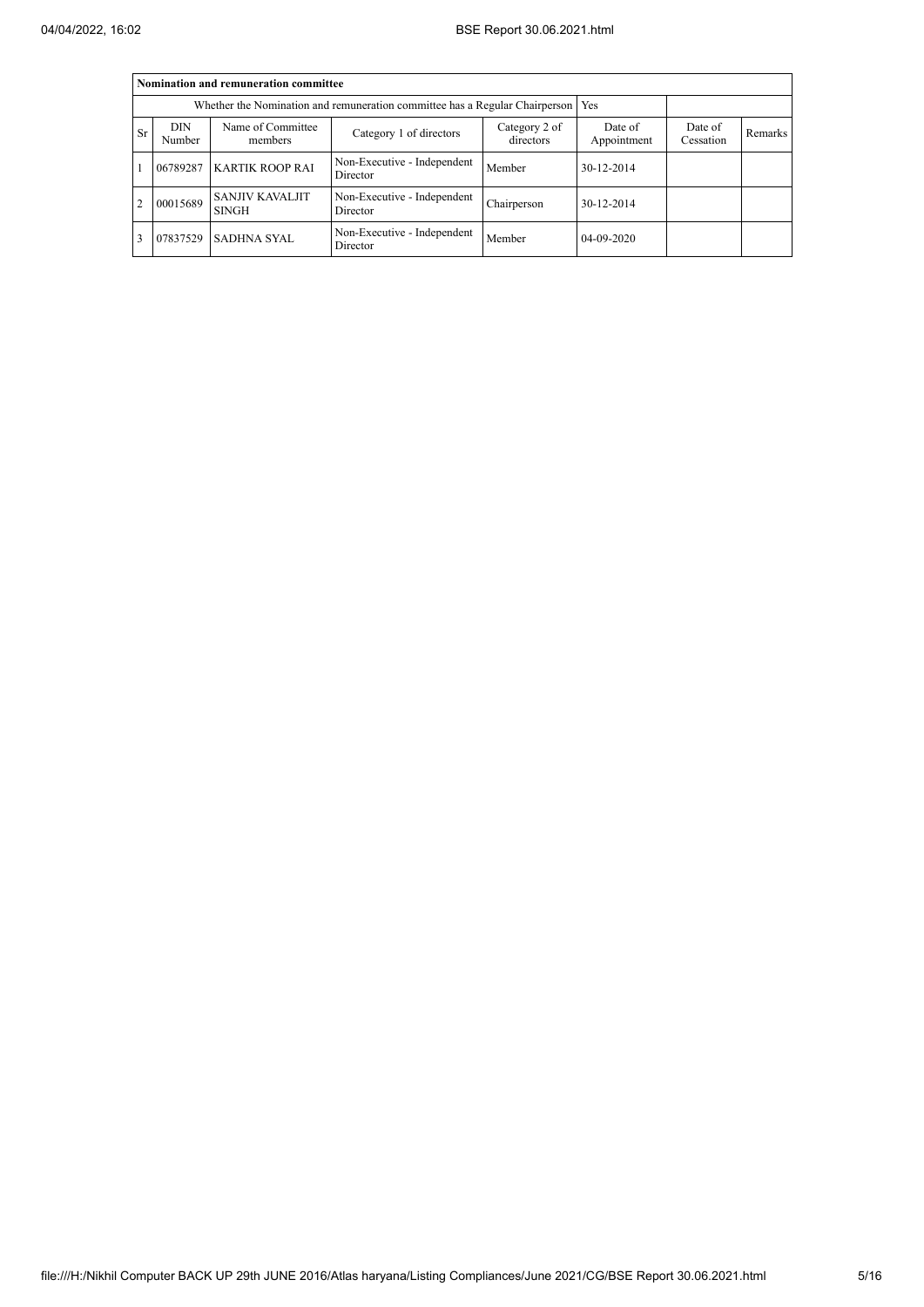|                |                      | <b>Stakeholders Relationship Committee</b>                                      |                                         |                            |                        |                      |         |
|----------------|----------------------|---------------------------------------------------------------------------------|-----------------------------------------|----------------------------|------------------------|----------------------|---------|
|                |                      | Whether the Stakeholders Relationship Committee has a Regular Chairperson   Yes |                                         |                            |                        |                      |         |
| <b>Sr</b>      | <b>DIN</b><br>Number | Name of Committee<br>members                                                    | Category 1 of directors                 | Category 2 of<br>directors | Date of<br>Appointment | Date of<br>Cessation | Remarks |
|                | 00015689             | <b>SANJIV KAVALJIT</b><br><b>SINGH</b>                                          | Non-Executive - Independent<br>Director | Chairperson                | 14-08-2019             |                      |         |
| $\overline{2}$ | 07837529             | <b>SADHNA SYAL</b>                                                              | Non-Executive - Independent<br>Director | Member                     | $04 - 09 - 2020$       |                      |         |
| 3              | 06789287             | <b>KARTIK ROOP RAI</b>                                                          | Non-Executive - Independent<br>Director | Member                     | 20-03-2021             |                      |         |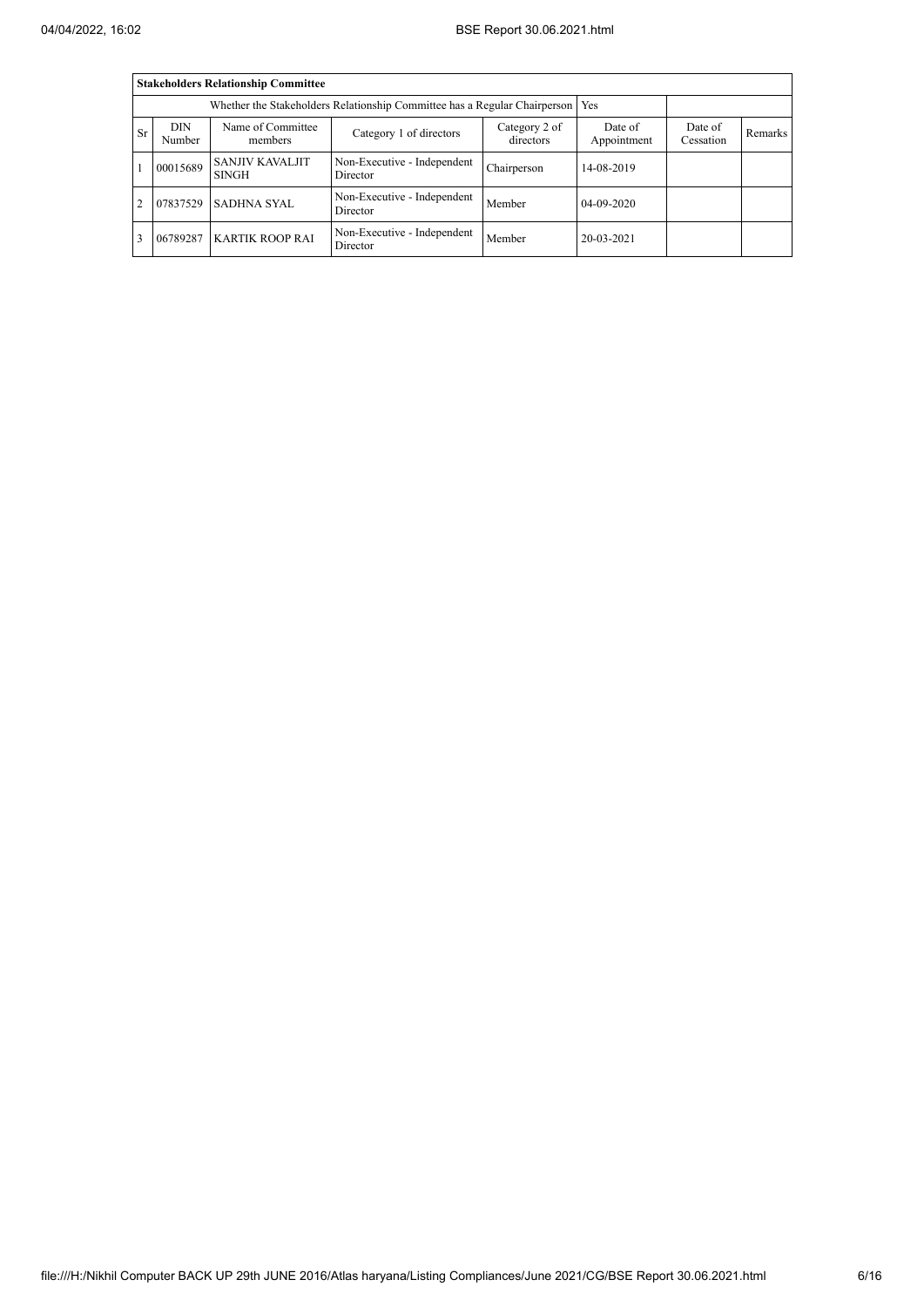|                                                                 | <b>Risk Management Committee</b> |                              |                            |                            |                        |                      |         |  |  |
|-----------------------------------------------------------------|----------------------------------|------------------------------|----------------------------|----------------------------|------------------------|----------------------|---------|--|--|
| Whether the Risk Management Committee has a Regular Chairperson |                                  |                              |                            |                            |                        |                      |         |  |  |
| <b>Sr</b>                                                       | DIN<br>Number                    | Name of Committee<br>members | Category 1 of<br>directors | Category 2 of<br>directors | Date of<br>Appointment | Date of<br>Cessation | Remarks |  |  |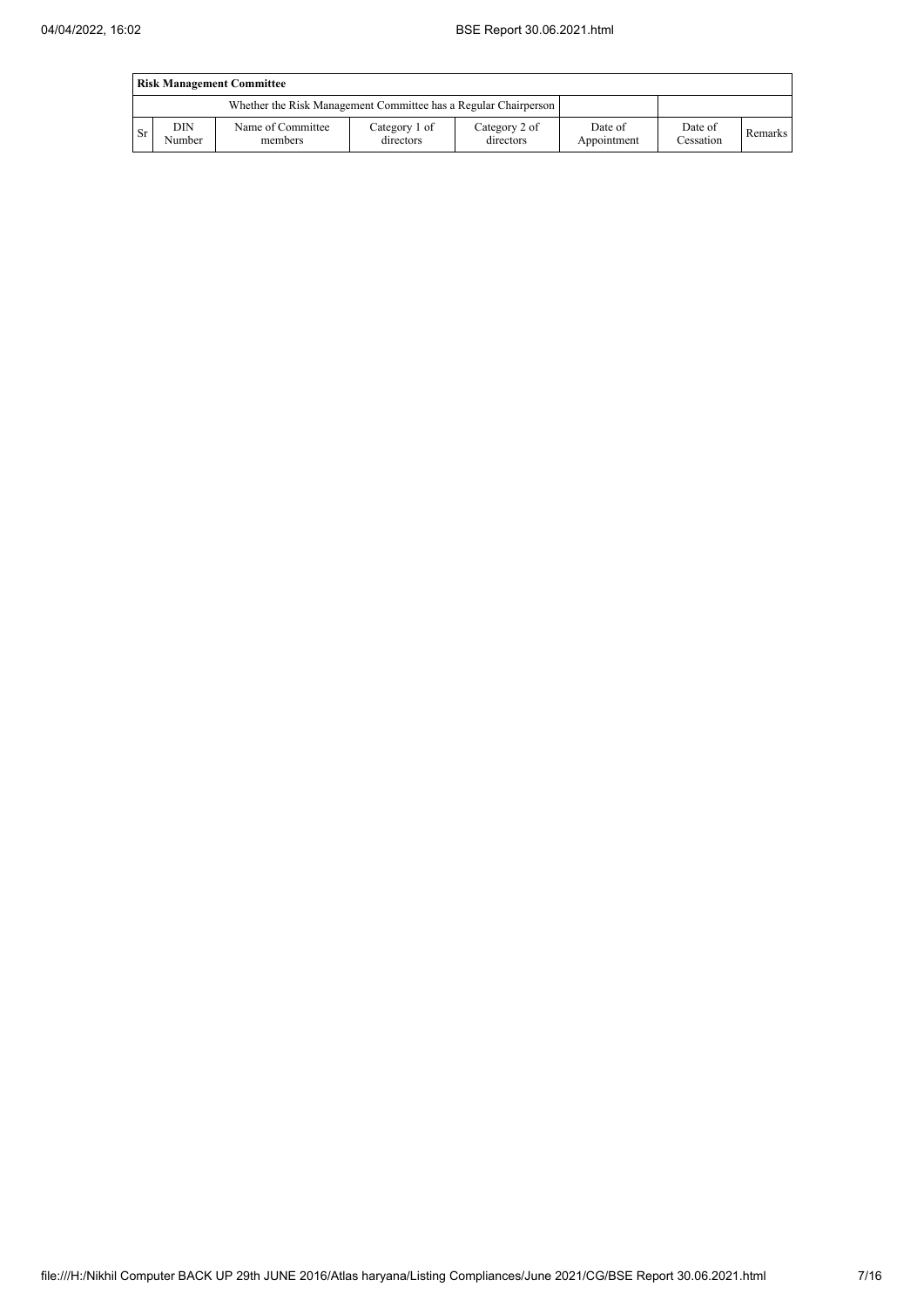|           | Corporate Social Responsibility Committee |                                                                                 |                            |                            |                        |                      |         |  |  |
|-----------|-------------------------------------------|---------------------------------------------------------------------------------|----------------------------|----------------------------|------------------------|----------------------|---------|--|--|
|           |                                           | Whether the Corporate Social Responsibility Committee has a Regular Chairperson |                            |                            |                        |                      |         |  |  |
| <b>Sr</b> | DIN<br>Number                             | Name of Committee<br>members                                                    | Category 1 of<br>directors | Category 2 of<br>directors | Date of<br>Appointment | Date of<br>Cessation | Remarks |  |  |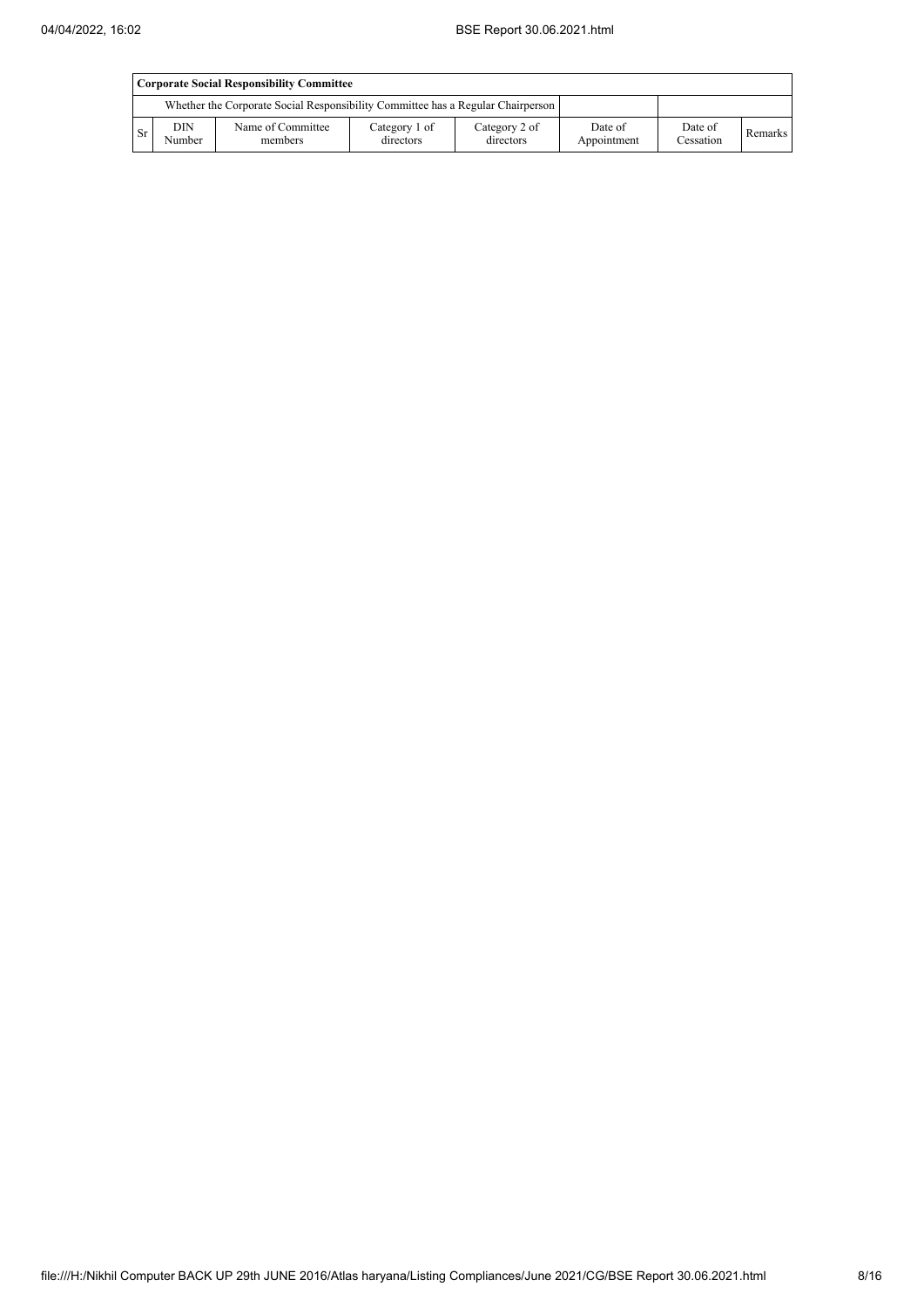| <b>Other Committee</b> |                                                                                                                                     |  |  |  |  |  |  |  |
|------------------------|-------------------------------------------------------------------------------------------------------------------------------------|--|--|--|--|--|--|--|
|                        | Sr   DIN Number   Name of Committee members   Name of other committee   Category 1 of directors   Category 2 of directors   Remarks |  |  |  |  |  |  |  |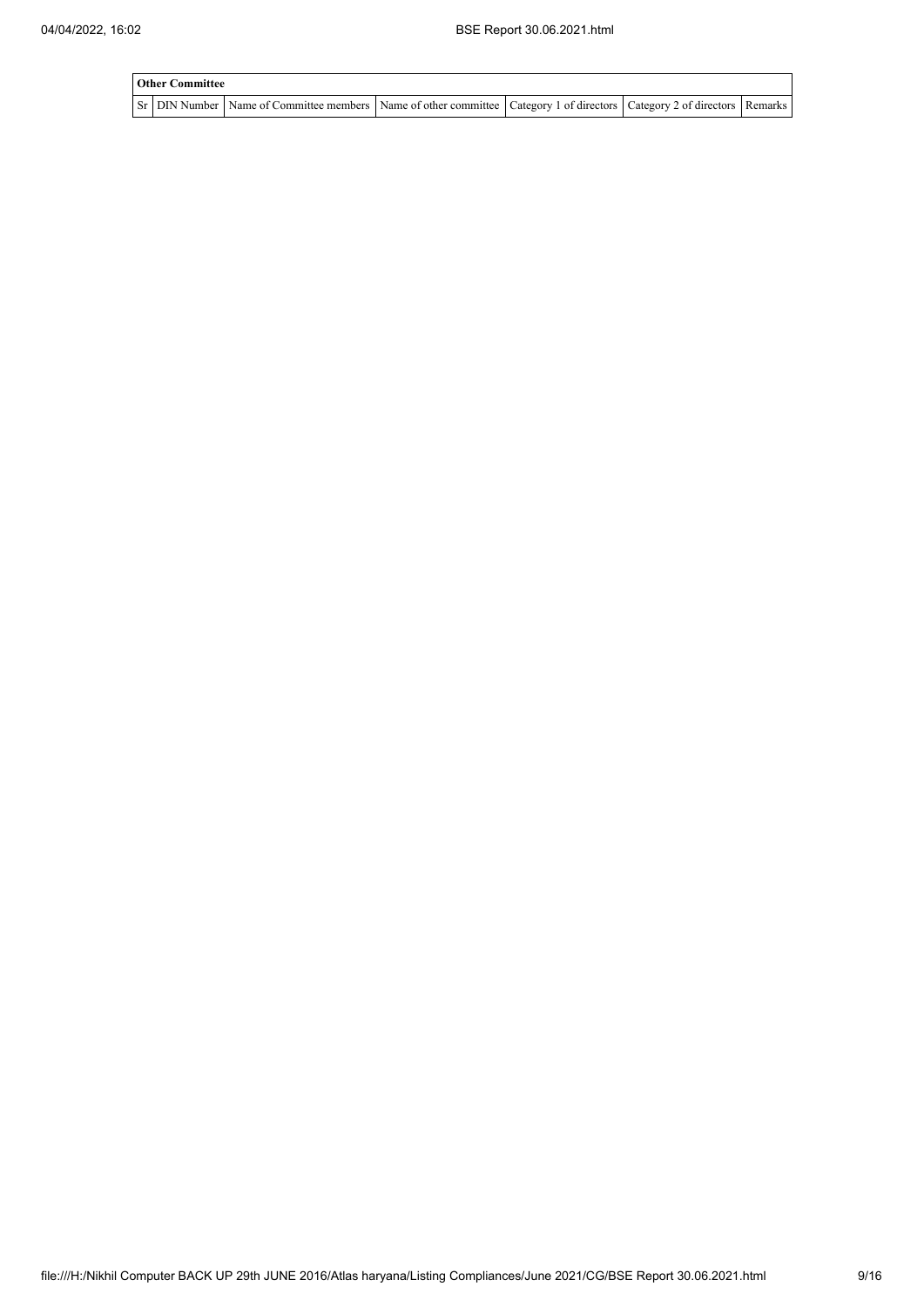|                | <b>Annexure 1</b>                                             |                                                               |                                                                   |                                       |                                                     |                                           |                                                           |  |  |
|----------------|---------------------------------------------------------------|---------------------------------------------------------------|-------------------------------------------------------------------|---------------------------------------|-----------------------------------------------------|-------------------------------------------|-----------------------------------------------------------|--|--|
|                | <b>Annexure 1</b>                                             |                                                               |                                                                   |                                       |                                                     |                                           |                                                           |  |  |
|                | <b>III. Meeting of Board of Directors</b>                     |                                                               |                                                                   |                                       |                                                     |                                           |                                                           |  |  |
|                | Disclosure of notes on meeting of board of                    | directors explanatory                                         |                                                                   |                                       |                                                     |                                           |                                                           |  |  |
| <b>Sr</b>      | $Date(s)$ of meeting<br>$(if any)$ in the<br>previous quarter | $Date(s)$ of<br>meeting (if any)<br>in the current<br>quarter | Maximum gap between<br>any two consecutive (in<br>number of days) | Notes for<br>not<br>providing<br>Date | Whether<br>requirement of<br>Quorum met<br>(Yes/No) | Number of<br><b>Directors</b><br>present* | No. of Independent<br>Directors attending<br>the meeting* |  |  |
|                | 12-02-2021                                                    |                                                               |                                                                   |                                       | Yes                                                 | 4                                         |                                                           |  |  |
| $\overline{2}$ |                                                               | 01-04-2021                                                    | 47                                                                |                                       | Yes                                                 | 4                                         |                                                           |  |  |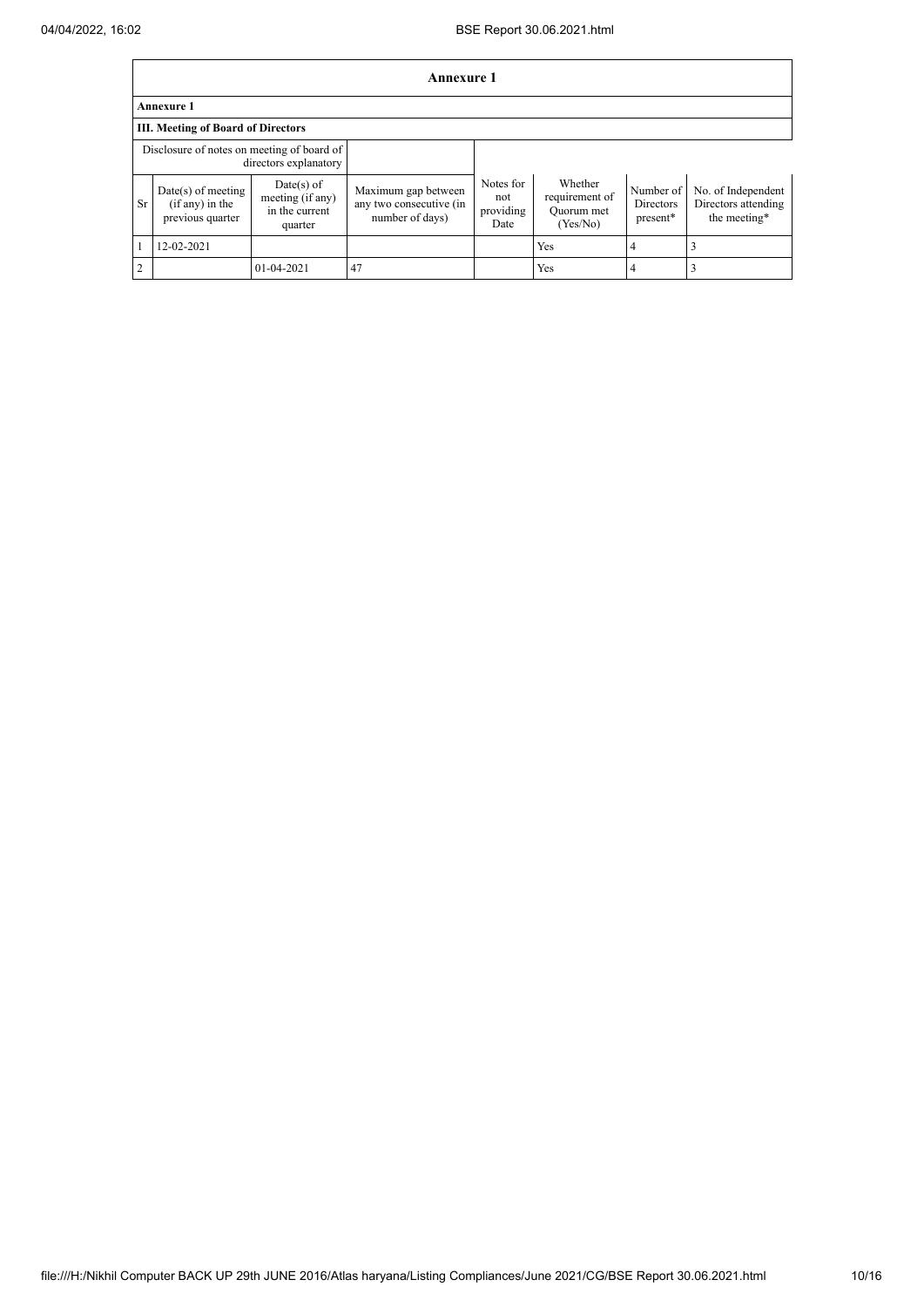|                         | <b>Annexure 1</b>                                |                                                                                                            |                                                                      |                               |                                       |                                                        |                                       |                                                                 |  |
|-------------------------|--------------------------------------------------|------------------------------------------------------------------------------------------------------------|----------------------------------------------------------------------|-------------------------------|---------------------------------------|--------------------------------------------------------|---------------------------------------|-----------------------------------------------------------------|--|
|                         | <b>IV. Meeting of Committees</b>                 |                                                                                                            |                                                                      |                               |                                       |                                                        |                                       |                                                                 |  |
|                         |                                                  |                                                                                                            | Disclosure of notes on meeting of committees explanatory             |                               |                                       |                                                        |                                       |                                                                 |  |
| Sr                      | Name of<br>Committee                             | $Date(s)$ of meeting (Enter<br>dates of Previous quarter and<br>Current quarter in<br>chronological order) | Maximum gap<br>between any two<br>consecutive (in<br>number of days) | Name of<br>other<br>committee | Reson for<br>not<br>providing<br>date | Whether<br>requirement<br>of Quorum<br>met<br>(Yes/No) | Number<br>of<br>Directors<br>present* | No. of<br>Independent<br>Directors<br>attending the<br>meeting* |  |
|                         | Audit<br>Committee                               | 12-02-2021                                                                                                 |                                                                      |                               |                                       | Yes                                                    | 3                                     | 3                                                               |  |
| $\overline{2}$          | Nomination<br>and<br>remuneration<br>committee   | 12-02-2021                                                                                                 |                                                                      |                               |                                       | Yes                                                    | 3                                     | 3                                                               |  |
| $\overline{\mathbf{3}}$ | Nomination<br>and<br>remuneration<br>committee   | $01 - 04 - 2021$                                                                                           | 47                                                                   |                               |                                       | Yes                                                    | 3                                     | 3                                                               |  |
| 4                       | <b>Stakeholders</b><br>Relationship<br>Committee | 01-04-2021                                                                                                 |                                                                      |                               |                                       | Yes                                                    | 3                                     | 3                                                               |  |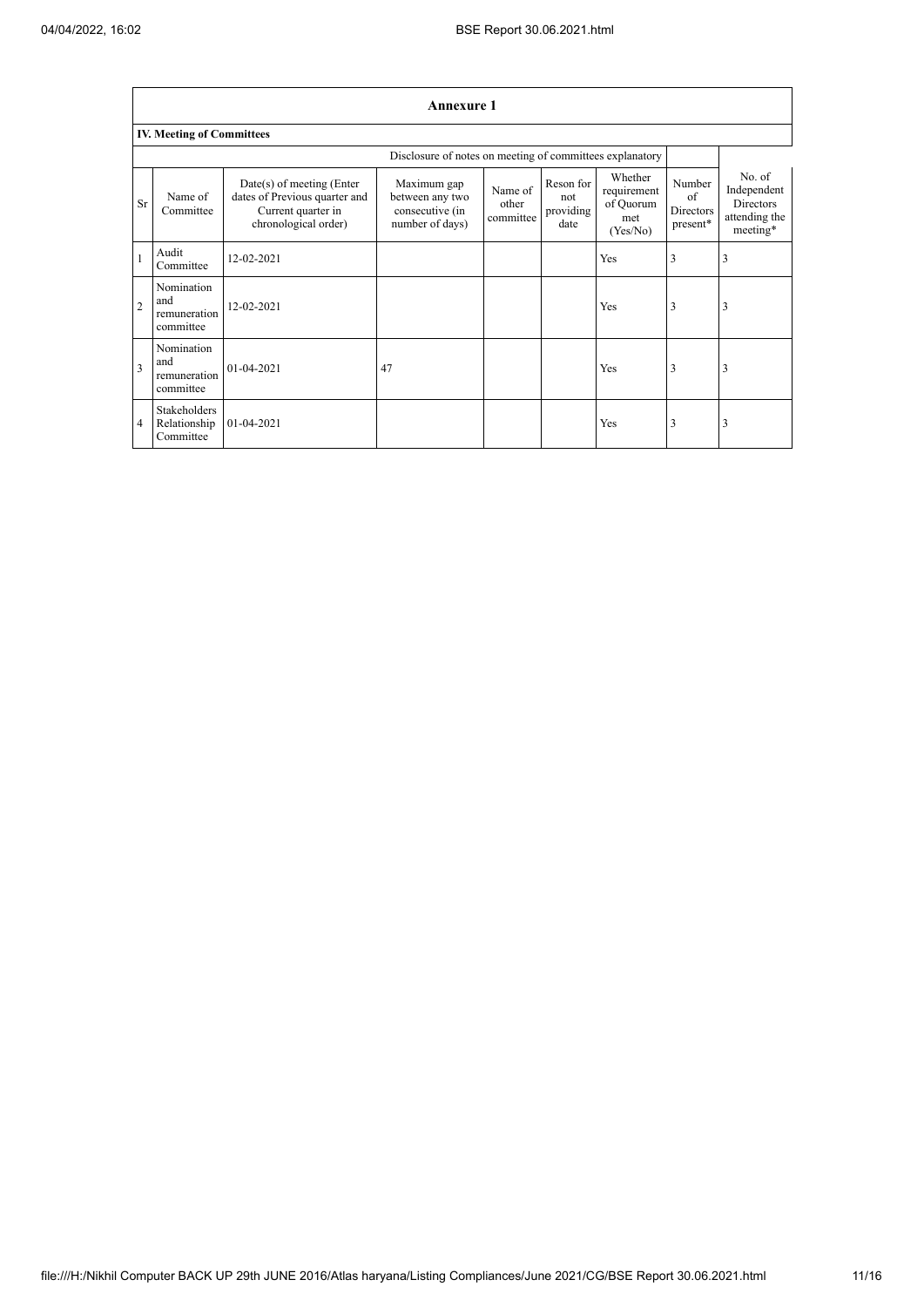|    | Annexure 1                                                                                                |                                  |                                                                    |  |  |  |  |  |
|----|-----------------------------------------------------------------------------------------------------------|----------------------------------|--------------------------------------------------------------------|--|--|--|--|--|
|    | V. Related Party Transactions                                                                             |                                  |                                                                    |  |  |  |  |  |
| Sr | Subject                                                                                                   | Compliance status<br>(Yes/No/NA) | If status is "No" details of non-<br>compliance may be given here. |  |  |  |  |  |
|    | Whether prior approval of audit committee obtained                                                        | Yes                              |                                                                    |  |  |  |  |  |
| 2  | Whether shareholder approval obtained for material RPT                                                    | NA                               |                                                                    |  |  |  |  |  |
|    | Whether details of RPT entered into pursuant to omnibus approval<br>have been reviewed by Audit Committee | Yes                              |                                                                    |  |  |  |  |  |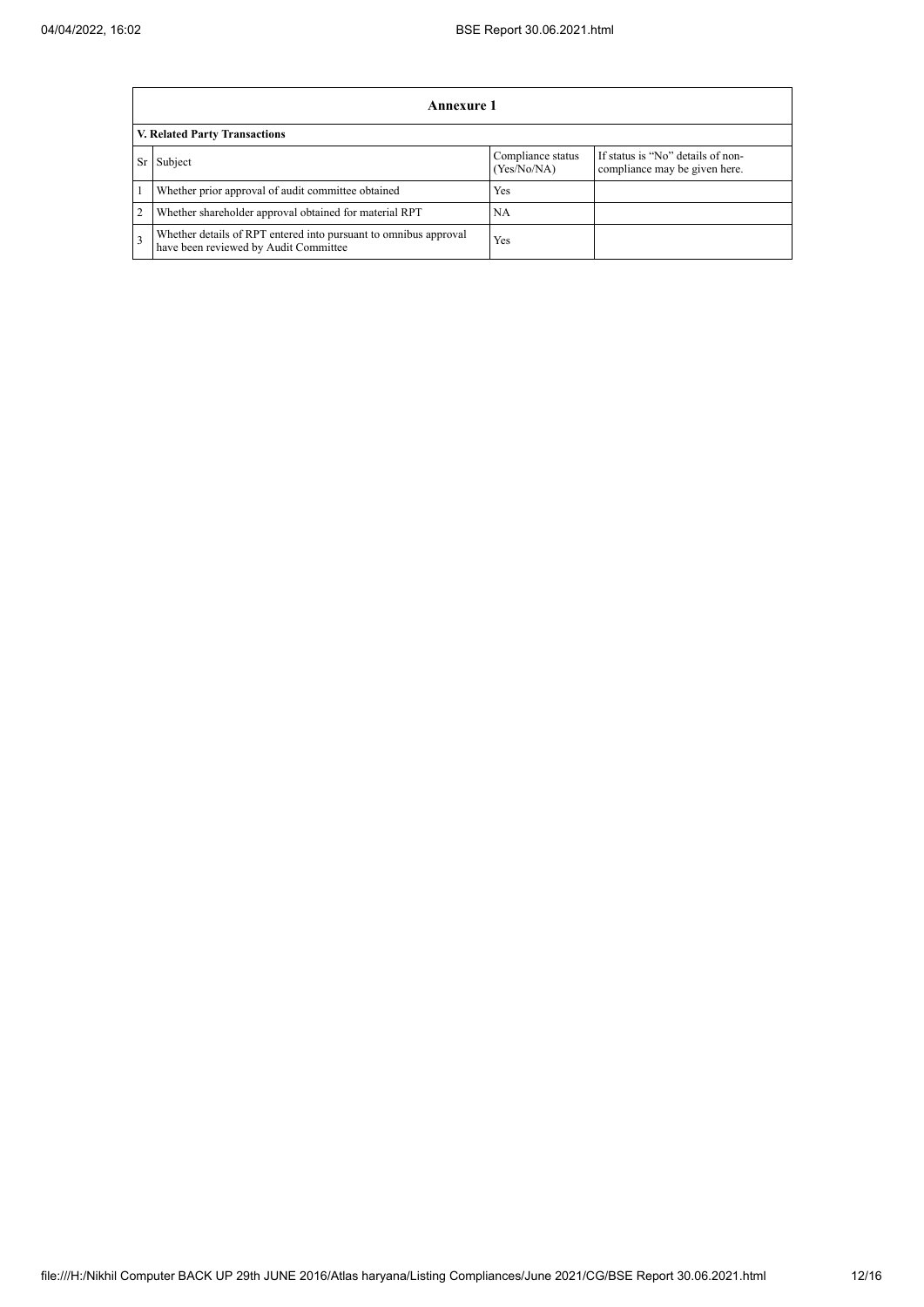| <b>Annexure 1</b><br><b>VI. Affirmations</b> |                                                                                                                                                                                                                 |     |  |  |
|----------------------------------------------|-----------------------------------------------------------------------------------------------------------------------------------------------------------------------------------------------------------------|-----|--|--|
|                                              |                                                                                                                                                                                                                 |     |  |  |
|                                              | The composition of Board of Directors is in terms of SEBI (Listing obligations and disclosure requirements)<br>Regulations, 2015                                                                                | Yes |  |  |
| $\overline{2}$                               | The composition of the following committees is in terms of SEBI(Listing obligations and disclosure requirements)<br>Regulations, 2015 a. Audit Committee                                                        | Yes |  |  |
| 3                                            | The composition of the following committees is in terms of SEBI(Listing obligations and disclosure requirements)<br>Regulations, 2015. b. Nomination & remuneration committee                                   | Yes |  |  |
| $\overline{4}$                               | The composition of the following committees is in terms of SEBI(Listing obligations and disclosure requirements)<br>Regulations, 2015. c. Stakeholders relationship committee                                   | Yes |  |  |
| 5                                            | The composition of the following committees is in terms of SEBI(Listing obligations and disclosure requirements)<br>Regulations, 2015. d. Risk management committee (applicable to the top 500 listed entities) | NA  |  |  |
| 6                                            | The committee members have been made aware of their powers, role and responsibilities as specified in SEBI<br>(Listing obligations and disclosure requirements) Regulations, 2015.                              | Yes |  |  |
| $\overline{7}$                               | The meetings of the board of directors and the above committees have been conducted in the manner as specified in<br>SEBI (Listing obligations and disclosure requirements) Regulations, 2015.                  | Yes |  |  |
| 8                                            | This report and/or the report submitted in the previous quarter has been placed before Board of Directors.                                                                                                      | Yes |  |  |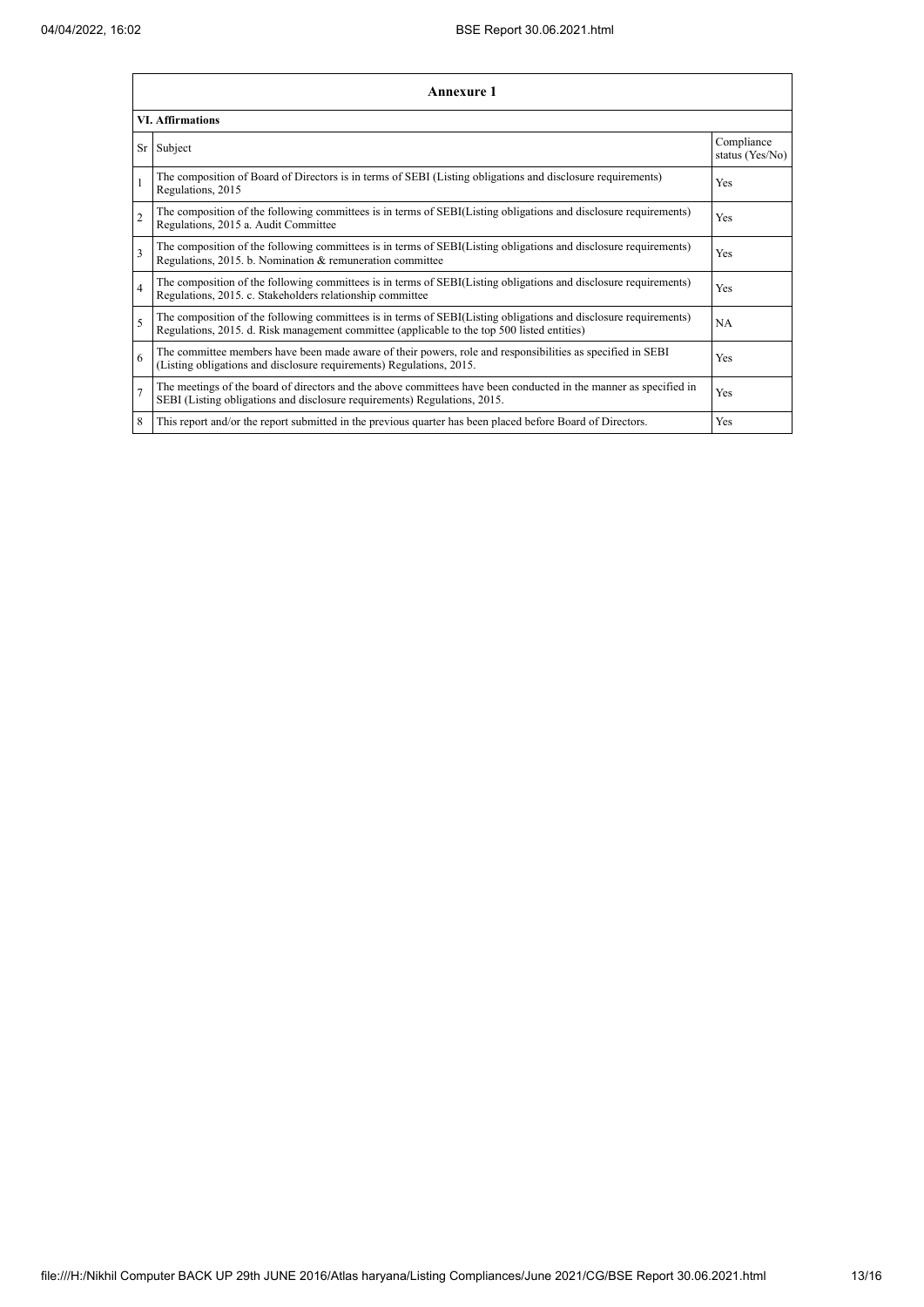| <b>Annexure 1</b> |                   |                                          |  |
|-------------------|-------------------|------------------------------------------|--|
| l Sr              | Subject           | Compliance status                        |  |
|                   | Name of signatory | <b>RAKESH</b>                            |  |
|                   | Designation       | Company Secretary and Compliance Officer |  |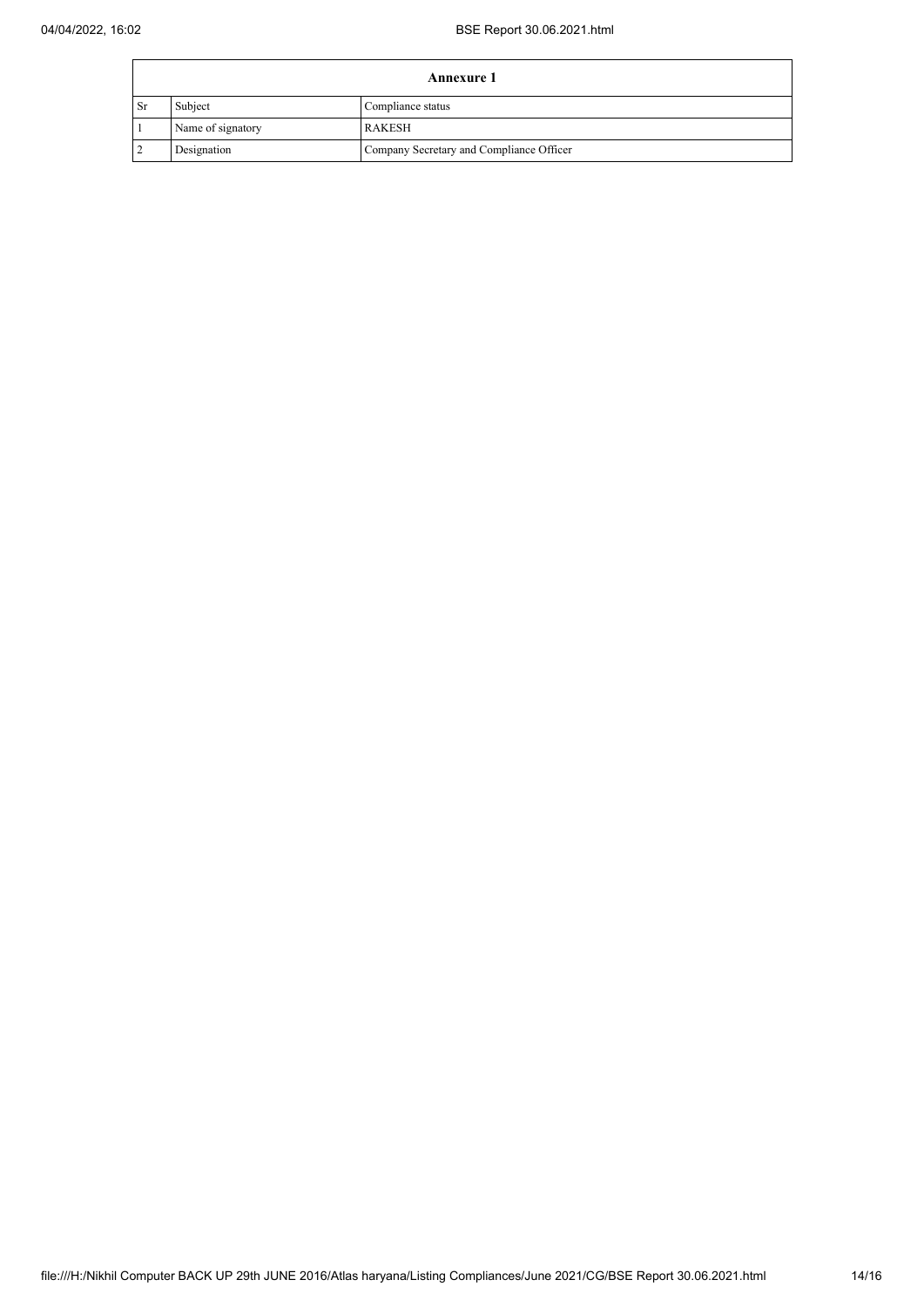Ē

| <b>Signatory Details</b> |                                          |  |
|--------------------------|------------------------------------------|--|
| Name of signatory        | <b>RAKESH</b>                            |  |
| Designation of person    | Company Secretary and Compliance Officer |  |
| Place                    | <b>SONEPAT</b>                           |  |
| Date                     | 17-07-2021                               |  |